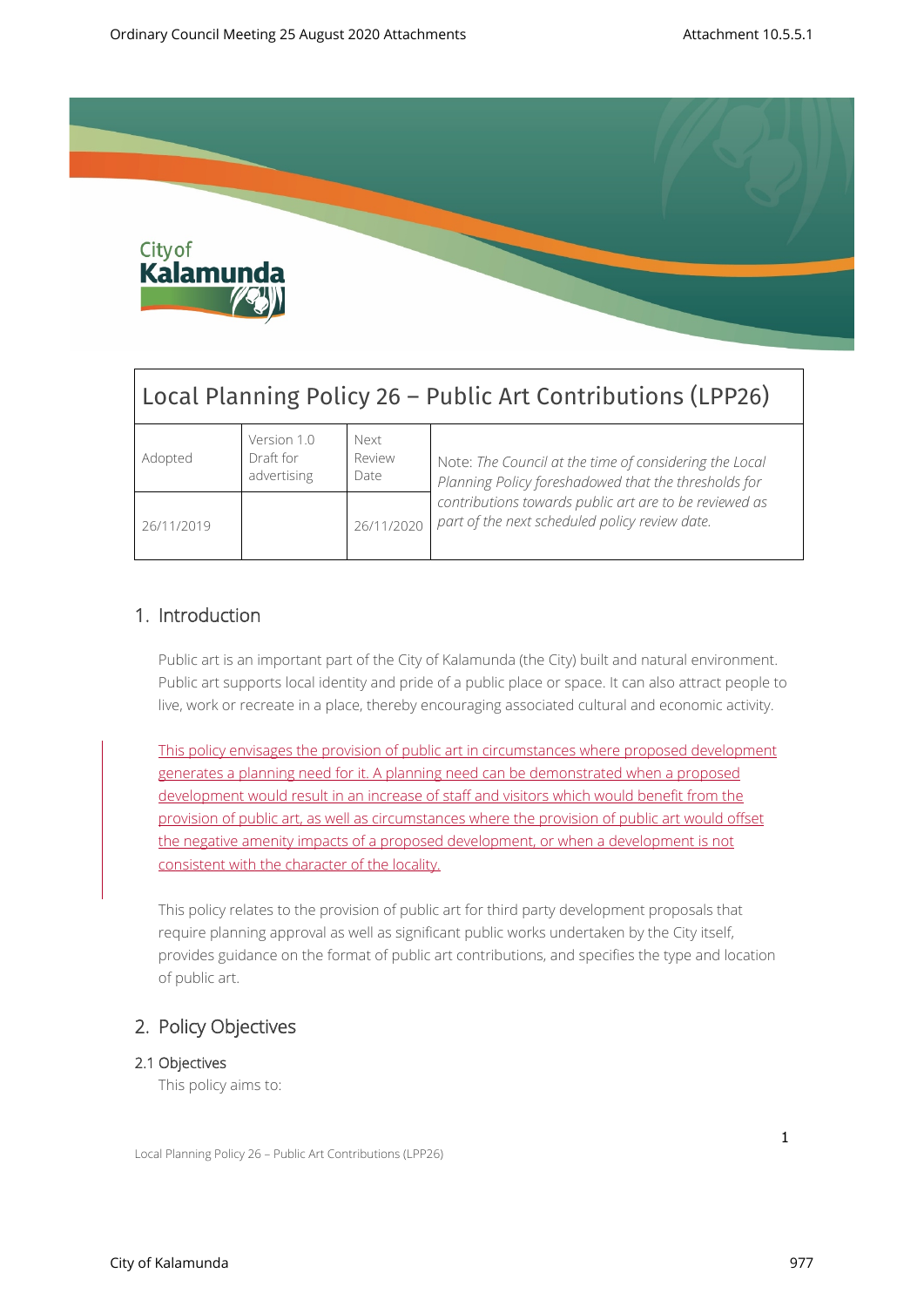**City of** Kalamur

- a) Facilitate the provision of public art when a proposed development generates a planning need for it, through proportionate contributions.
- b) Develop and promote community identity.
- c) Improve the quality of the City's built environment.
- d) Inform the procurement, siting, commissioning and installation of art into public places.
- e) Include elements of design that reflect unique aspects of the area (history, natural environment).
- f) Enhance the amenity and activity options available to local residents and visitors.
- g) Enhance the provision of public art for the enjoyment of residents and visitors.
- h) Provide opportunities for local artists.

# **3. Application of Policy**

This policy applies to all applications for development approval where the estimated cost of development exceeds \$500,000 ex GST, with the exception of a single house, grouped dwelling, ancillary dwelling, building upgrades, heritage development works or any ancillary structures. It also applies to City initiated Community Facility projects and Streetscape enhancement projects, with an approved budget over \$500,000 ex GST and overheads.

# **4. Statutory Authority/ Legal Status**

This Policy has been prepared under and in accordance with Schedule 2 of the *Planning and Development (Local Planning Scheme) Regulations 2015.*

# **5. Policy Statement**

## **5.1 Public Art Contribution**

- a) A contribution for Public Art should be provided for any development requiring planning approval valued over \$500,000 ex GST. The value of the contribution is one percent (1%) of the total estimated cost of development (including the budgeted costs for contingencies), with a maximum contribution cap of \$250,000 ex GST.
- b) A contribution for Public Art should be provided for any significant works undertaken by the City that are Community Facility projects and Streetscape enhancement projects that have an approved project budget over \$500,000 (ex GST and City overheads). This contribution is one percent (1%) of the approved project budget (ex GST and City overheads) with a maximum cap of \$250,000.
- c) An applicant/owner may choose to make a public art contribution by either:

Local Planning Policy 26 – Public Art Contributions (LPP26)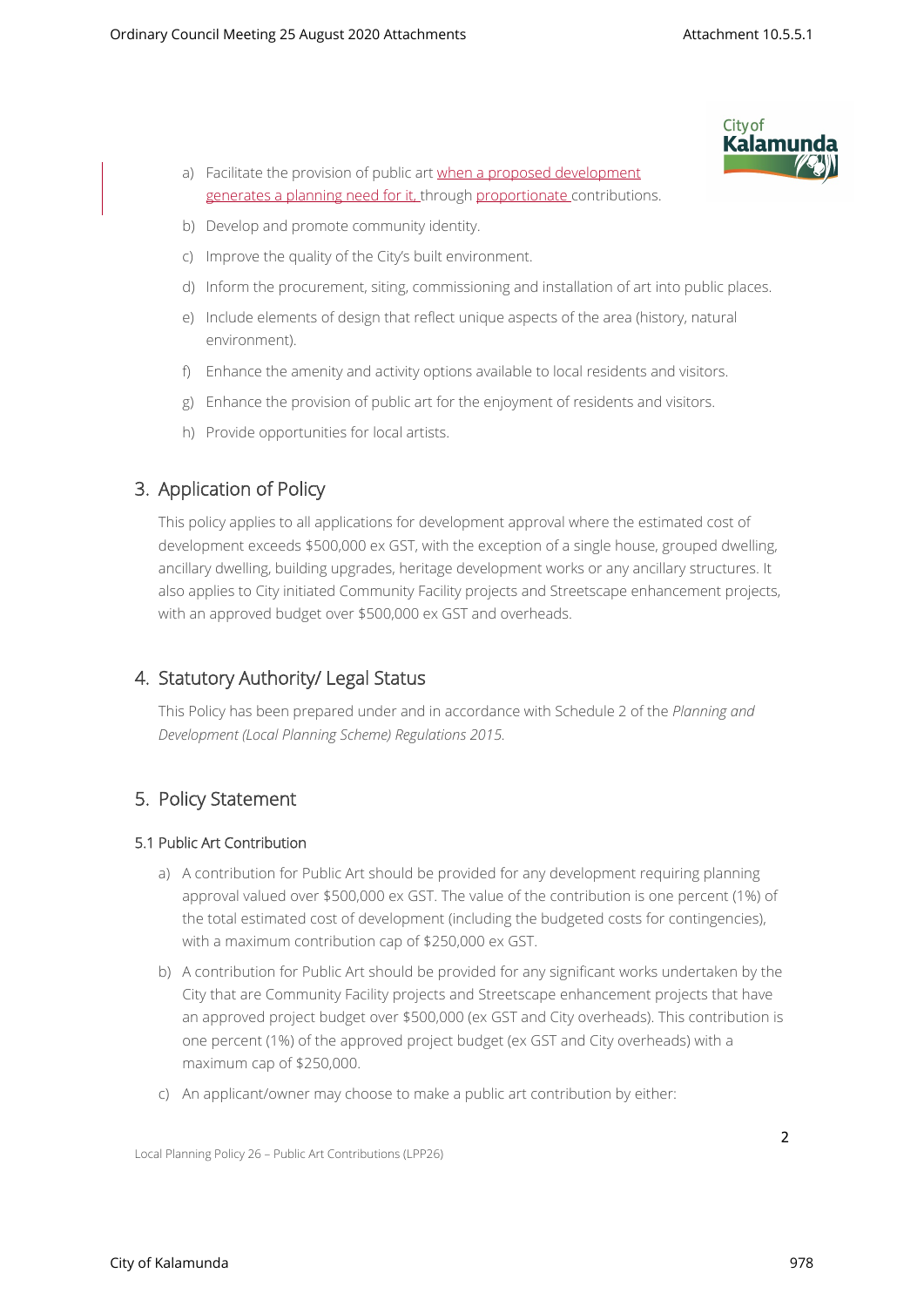- Coordinating the public art project with a professional artist having regard for any Public Art Master Plan and the approval of the City or;



- Paying a cash-in-lieu contribution to the City for public art having regard for any Public Art Master Plan.
- d) The public art contribution is to be stipulated as a condition of development approval, or approval of project budgets for City projects, covered by this Policy.

### **5.2 Contribution Methods**

- a) The applicant can meet their public art contribution needs by addressing one of the following:
	- By integrating public art on-site as a development component;
	- By providing public art onsite or in a publicly accessible area within the vicinity of the site subject to approval of the City, and/or;
	- By payment of cash in lieu to the City's Public Art Fund for the provision of public art.

### **5.3 Cash-in-Lieu**

Contributions which amount to \$30,000 or less are to be paid as cash-in-lieu to the Public Art Fund.

Cash-in-lieu funds paid in relation to more than one development may be accrued for more comprehensive or detailed Public Art projects as determined by the City in accordance with the City of Kalamunda Public Art Master Plan.

Cash-in-lieu payments will only be refunded to the owner if the development does not proceed or does not reach the stage of substantial commencement. If the development is substantially commenced the cash-in-lieu will not be refunded.

#### **5.4 Public Art Strategy and Masterplan**

The Strategy and Master plan will guide both the City and developers in the achievement of public art in developments, the expending of cash-in-lieu from public art contributions, as well as City procurement of art installations.

The Public Art Master Plan is to provide a coordinated approach to the expenditure of monetary contributions and will guide the kind of public art that is expected in key locations throughout the City. The Masterplan will also identify landmark locations for public artwork, underpinned by the City's Reconciliation Action Plan and acknowledgement of significant sites where appropriate.

Local Planning Policy 26 – Public Art Contributions (LPP26)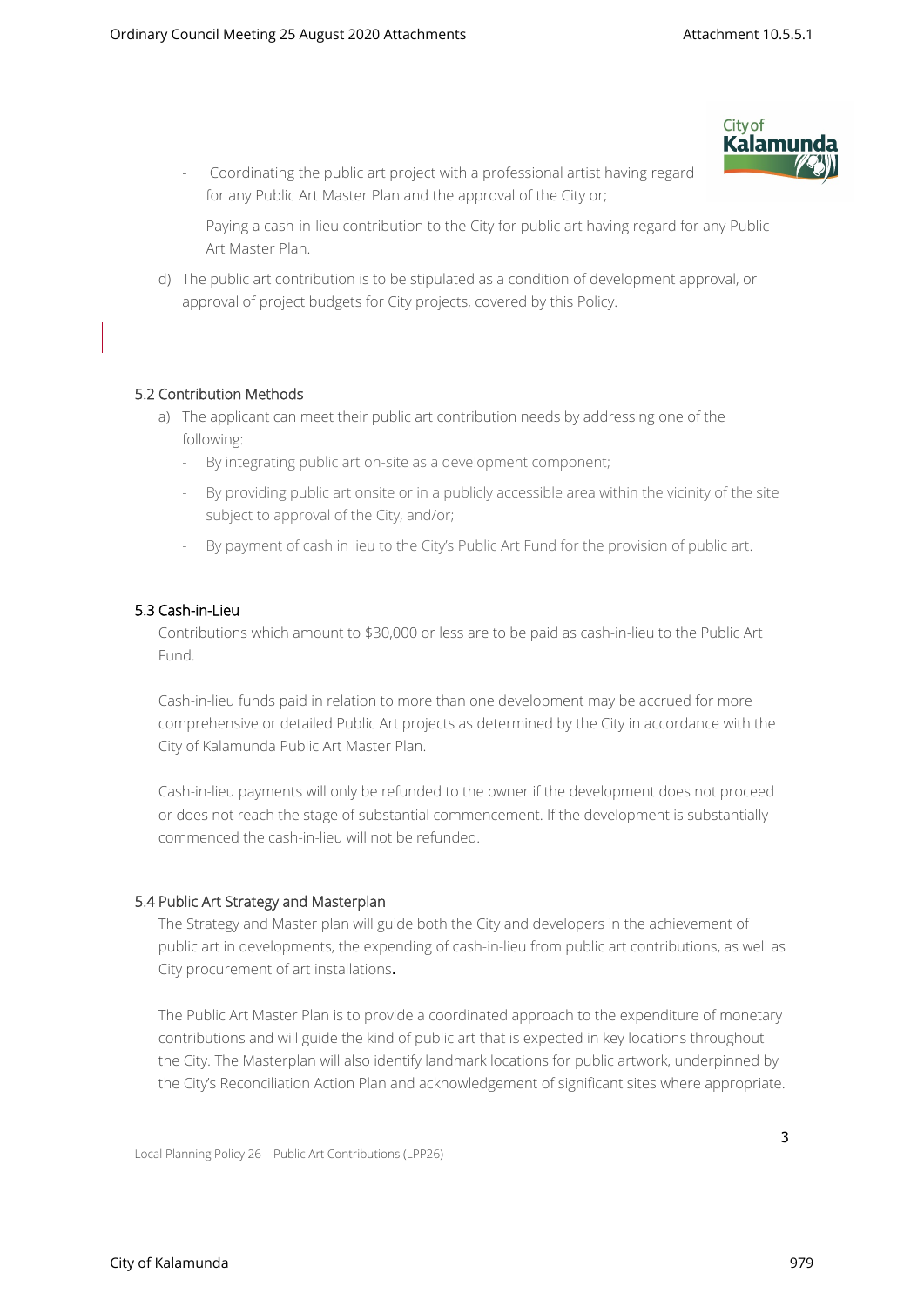

#### **5.5 The Artwork**

The required public art must:

- a) Be produced by a professional artist(s);
- b) Be in a location where it is visible from the public realm for the life of the artwork;
- c) Provide a plaque or similar item installed on or nearby the public art which details the name of the installation, the artist and date the art was installed and recognise who funded or made a contribution towards the artwork through the City of Kalamunda Public Art Policy;
- d) Be installed and completed prior to the first occupation of the new development and maintained afterwards by the owner (s);
- e) Be low maintenance, robust, durable and resistant to vandalism in nature,
- f) Where possible be integrated as an intrinsic component of the development and;
- g) Be submitted with a brief Public Art Report.

#### **5.6 Types of Public Art**

- a) Public art, subject to approval at the discretion of the City, may include the following types:
	- i. stand-alone sculptural works of art;
	- ii. artistic objects displayed or showcased in a public space (such as a sculpture, or moving image projection;
	- iii. murals, tiles, mosaics or bas-relief covering walls, floors and walkways;
	- iv. 3D works which can be freestanding or wall-supported;
	- v. Community art projects coordinated by a professional artist, resulting in tangible art works
	- vi. artworks that identify or interpret a significant site, person, community, history or event (such as an interpretive marker, heritage trail, or monument);
	- vii. an artist's conceptual contribution to the planning and design of the public domain (such as a playground design or street furniture);
	- viii. the involvement of artists working on integrated elements within urban infrastructure;
	- ix. artworks that may be integrated within landscaping projects or may be the landscaping or earthworks themselves; and
	- x. a component of an infrastructure or capital works project (such as functional street furniture).

Local Planning Policy 26 – Public Art Contributions (LPP26)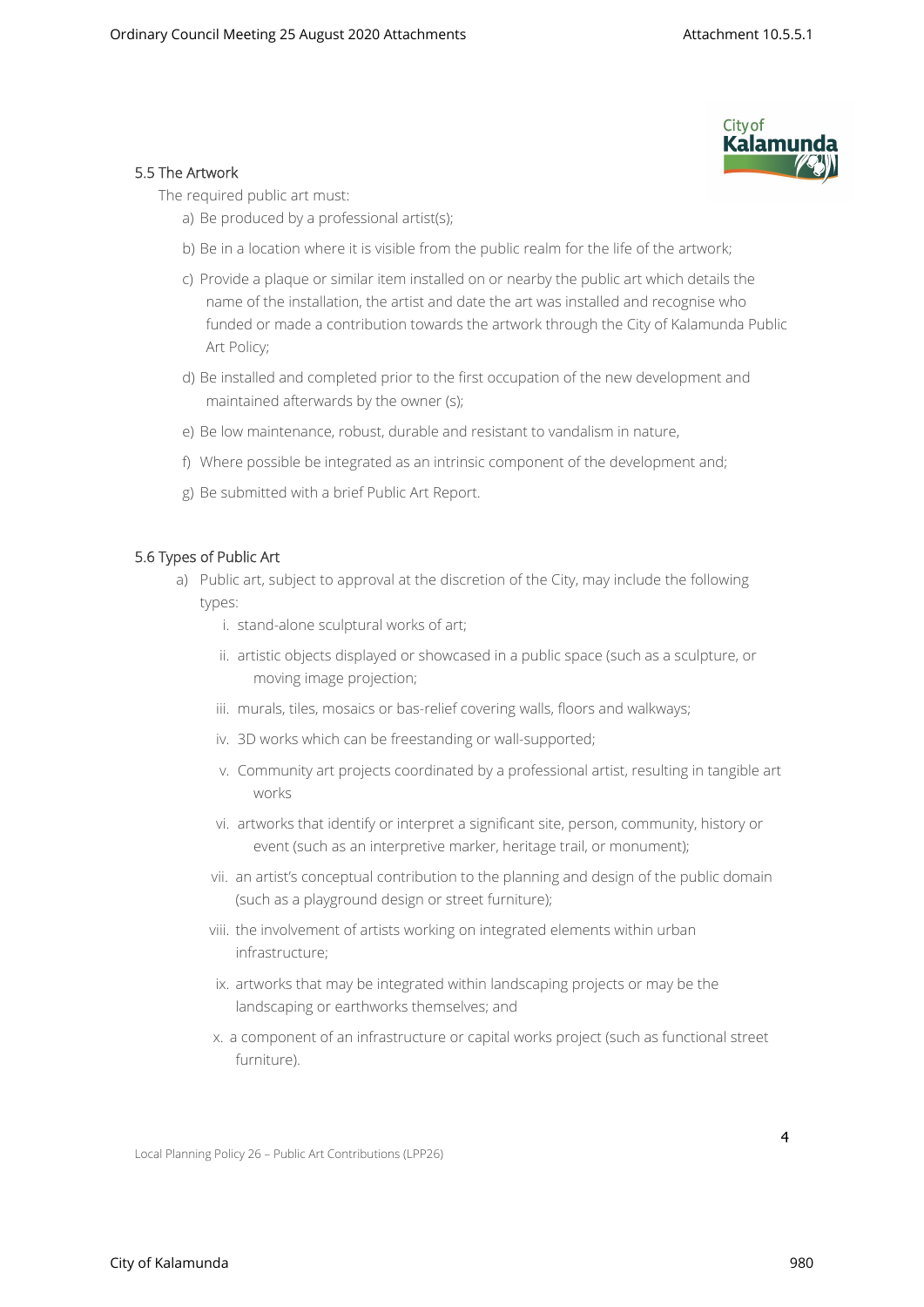

- b) The following types of public art should not be provided:
	- i. Business logos, wording or names related to the development of Owner/Applicant;
	- ii. Directional elements such as super-graphics, signage or colour coding.
	- iii. 'Art objects' which are mass produced such as fountains, statuary or playground equipment.
	- iv. "Off the shelf" art and/or art reproductions.
	- v. Landscaping or generic hardscaping elements which would normally be associated with the project.
	- vi. Services or utilities necessary to operate or maintain artworks.
	- vii. Temporary and ephemeral art installations such as performance art, music, dance or exhibitions which result in short-term impact Art that requires significant ongoing curation and maintenance costs borne by the City.

## **5.7 Public Art Report**

Public art applications in the City must be accompanied with a brief report including:

- a) Details of the artist's qualifications, experience and suitability;
- b) Detailed plans of the artwork(s);
- c) A description of the artwork, including the motivation behind it and its meaning;
- d) Any opportunities for participation in the artworks program by local community and school groups;
- e) Details of cost calculations for public art;
- f) Details of requirements and written consent from the artist for any ongoing care or maintenance provisions by the landowner(s),
- g) Details of proposed ongoing curation and maintenance costs and;
- h) Written acknowledgement of the implications of the *Copyright Amendment (Moral Rights) Act 2000*, how the artist will be acknowledged, consent for any required maintenance or relocation and consent for the City of Kalamunda to publish images of the artwork.

## **5.8 Copyright and Maintenance of Artwork**

a) Copyright for completed artworks on public land are held mutually by the City of Kalamunda and the artist. Where located on privately owned land copyright is held mutually by the land owner, artist and City of Kalamunda. In practical terms, this means that the City or land owner has the right to reproduce extracts from the design documentation and photographic images of the artwork for marketing purposes such as annual reports, information

Local Planning Policy 26 – Public Art Contributions (LPP26)

City of Kalamunda 981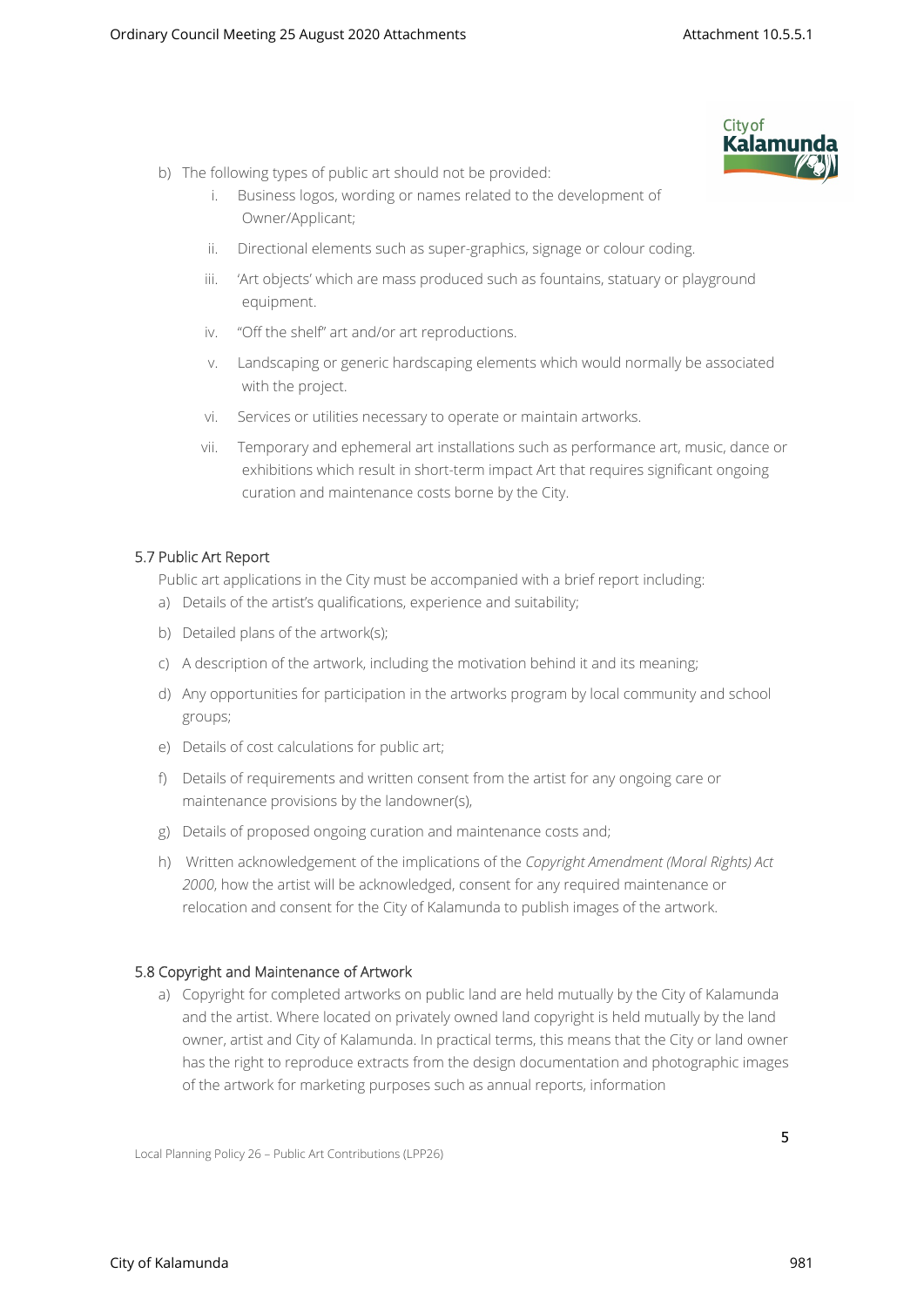- **City of** Kalamu
- b) The artist will have the right to reproduce extracts from the design documentation or photographic images of the artwork in books or other publications associated with the artist or artwork.
- c) Where located on public land the ongoing maintenance of the artwork is the responsibility of the City of Kalamunda. Where located on privately owned land the land owner is responsible for maintenance.

### **5.9 Kalamunda Art Advisory Committee (KAAC)**

The role of the Art Advisory Committee is to guide and inform Public Art processes, as well as assisting with applying the provisions of the Public Art Local Planning Policy and any Public Art Master Plan.

The KAAC is a sub-committee of Council nominated in accordance with the City's Local Planning Scheme No. 3, Clause 10.3, to provide professional advice in relation to public art installations.

## **6. Definitions**

### **6.1 Ancillary Structures**

Includes structures which are additional to the primary development such as an outbuilding, ancillary dwelling, patio, water tank, verandah, fencing, hardstand areas, carparking or other additions to an existing land use.

## **6.2 Estimated Cost of Development**

Estimated cost of development includes all costs associated with the preparation, construction and full completion of a development, including all materials, labour, servicing and ancillary costs and includes the budgeted project contingency costs.

## **6.3 Professional Artist**

Means an artist with extensive Public Art experience. A Professional Artist can be defined as a person who fits into at least two of the following categories:

- a) A person who has a tertiary qualification in the visual arts, or when the brief calls for it, other art forms such as multimedia, or;
- b) A person who has a track record of exhibiting and selling artwork at reputable art galleries, or;
- c) A person who is represented in major public collections, or;
- d) A person who earns more that 50% of their income from arts related activities such as undertaking public art commissions.

Local Planning Policy 26 – Public Art Contributions (LPP26)

City of Kalamunda 982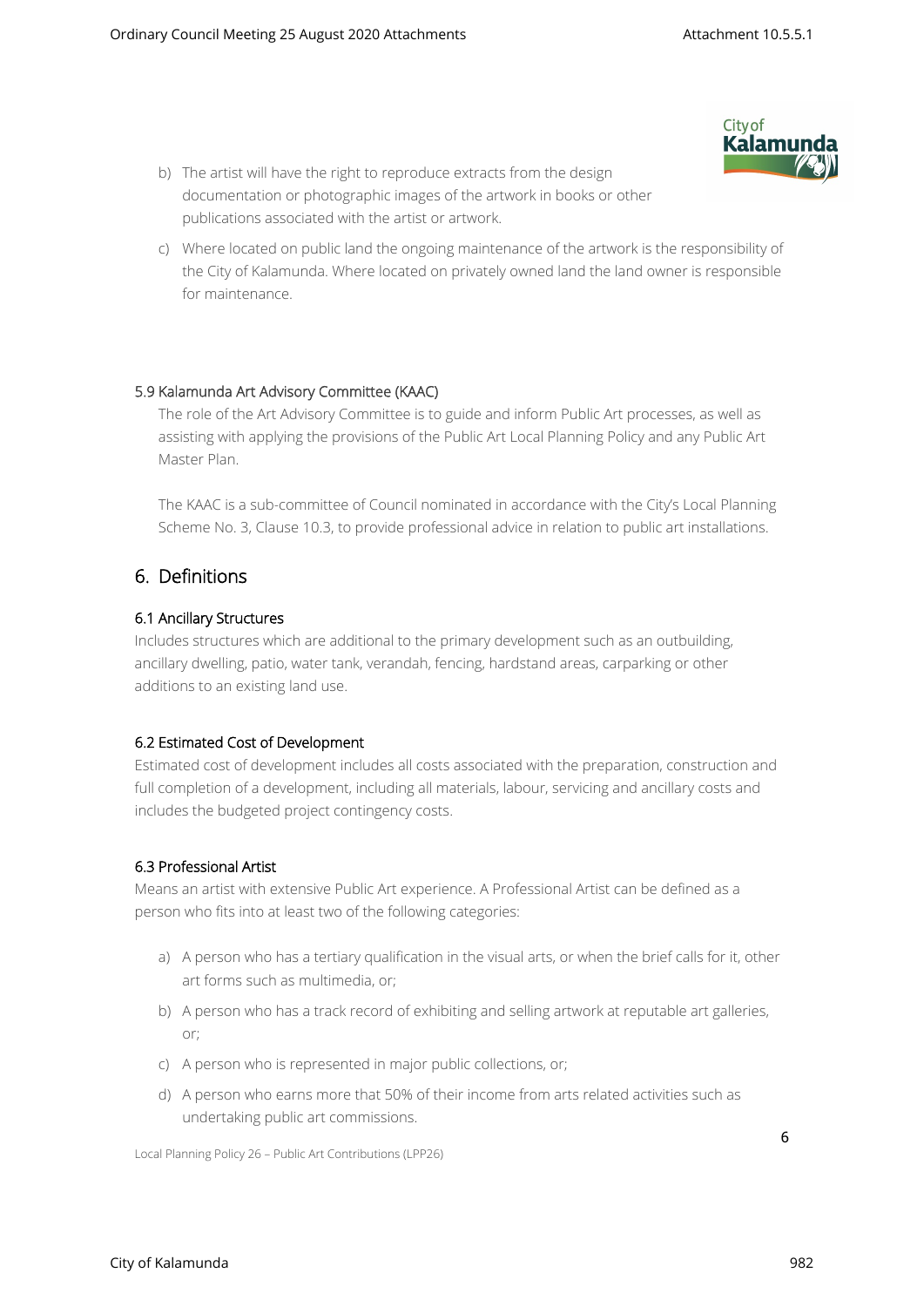

### **6.4 Public Art**

"Public Art" refers to artwork in any medium, planned and executed in a publicly accessible area, specifically created to be experienced within the public realm. The creation of Public Art considers the site context and its accessibility to the public. It is widely understood to encompass many forms, materials, processes and intended goals.

### **6.5 Publicly Accessible Area**

Refers to both indoor and outdoor spaces that are physically or visually accessible to the wider public and includes parks, open plazas, road reserves, civic centres and library foyers.

## **6.6. Public Art Fund**

A fund held in an account by the City for the purposes of accumulating cash-in-lieu contributions made under this policy. The funds are to be used by the City, or persons nominated by the City, for the provision of public art within the City of Kalamunda. This Policy and any Public Arts Master Plan will guide the selection, review and delivery process for use of the accumulated funds.

Local Planning Policy 26 – Public Art Contributions (LPP26)